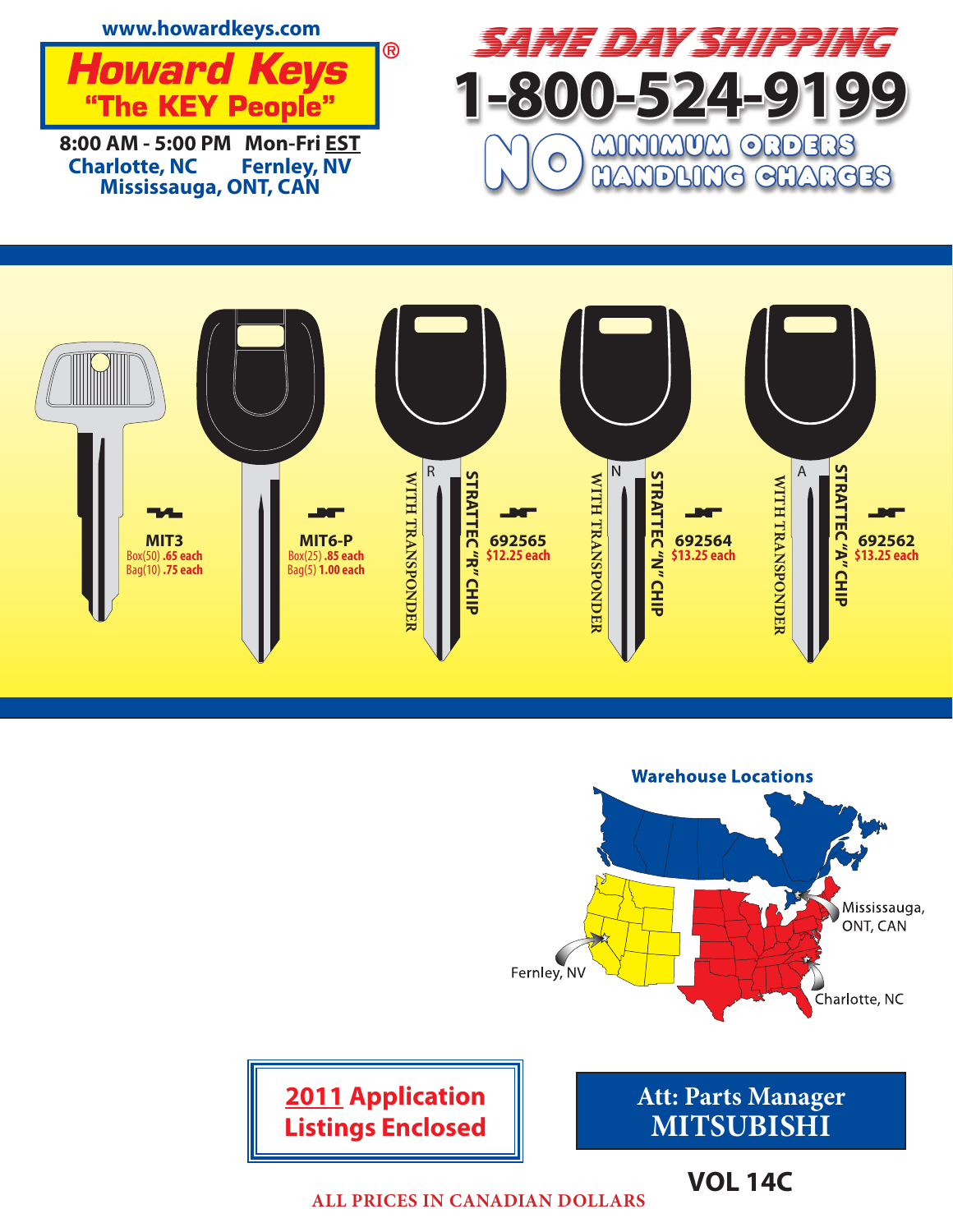| <b>MITSUBISHI</b>      |                |                    | <b>ALL METAL</b>                                                                  |                               |                                    | <b>PLASTIC HEAD</b>                                               |                               |                                   |
|------------------------|----------------|--------------------|-----------------------------------------------------------------------------------|-------------------------------|------------------------------------|-------------------------------------------------------------------|-------------------------------|-----------------------------------|
|                        |                | <b>Code Series</b> | Part#                                                                             | <b>Full Box</b><br>50 per box | <b>Open Quantity</b><br>10 per bag | Part#                                                             | <b>Full Box</b><br>25 per box | <b>Open Quantity</b><br>5 per bag |
| 3000GT                 | 1991-1999 ALL  | E5001-E7679        | $MIT1*$                                                                           | .60 each                      | .70 each                           | $MIT1-P*$                                                         | .85 each                      | 1.00 each                         |
|                        | '91-'99 VALET  | E5001-E7679        | $MIT2*$                                                                           | .75 each                      | .85 each                           |                                                                   |                               |                                   |
| <b>DIAMANTE</b>        | Mid'01-'06 ALL | E5001-E7679        | TRANSPONDER (Dot on Blade) MIT12-PT* or STRATTEC 5907793* \$13.25                 |                               |                                    |                                                                   |                               |                                   |
|                        | '00-Mid'01 ALL | E5001-E7679        | $\rightarrow$ TRANSPONDER MIT8-PT* \$12.25 each $\leftarrow$                      |                               |                                    |                                                                   |                               |                                   |
|                        | 1997-1999 ALL  | E5001-E7679        | $MIT4*$                                                                           | .65 each                      | .75 each                           | $MIT4-P*$                                                         | .85 each                      | <b>1.00</b> each                  |
|                        | '97-'99 VALET  | E5001-E7679        | $MIT2*$                                                                           | .75 each                      | .85 each                           |                                                                   |                               |                                   |
|                        | 1992-1996 ALL  | E5001-E7679        | $MIT1*$                                                                           | .60 each                      | .70 each                           | $MIT1-P*$                                                         | .85 each                      | $1.00$ each                       |
|                        | '92-'96 VALET  | E5001-E7679        | $MIT2*$                                                                           | .75 each                      | .85 each                           |                                                                   |                               |                                   |
| <b>ECLIPSE</b>         | 2008-2011 ALL  | 30010-32009        | TRANSPONDER MIT17A-PT(A)*** \$13.25                                               |                               |                                    |                                                                   |                               |                                   |
|                        | 2006-2007 ALL  | F1-F1571           | TRANSPONDER MIT16A-PT(A)** or STRATTEC 692562(A)** \$13.25                        |                               |                                    |                                                                   |                               |                                   |
|                        | 2001-2005 ALL  | F1-F1571           | TRANSPONDER MIT13-PT(N) <sup>**</sup> or STRATTEC 692564(N) <sup>**</sup> \$13.25 |                               |                                    |                                                                   |                               |                                   |
|                        | 2000<br>ALL    | F1-F1571           |                                                                                   |                               |                                    | TRANSPONDER MIT9-PT(R) <sup>**</sup> \$11.25 each $\triangleleft$ |                               |                                   |
|                        | 1990-1999 ALL  | E5001-E7679        | $MIT1*$                                                                           | .60 each                      | .70 each                           | $MIT1-P*$                                                         | .85 each                      | 1.00 each                         |
|                        | '90-'99 VALET  | E5001-E7679        | $MIT2*$                                                                           | .75 each                      | .85 each                           |                                                                   |                               |                                   |
| <b>ENDEAVOR</b>        | 2007-2011 ALL  | 30010-32009        | $\rightarrow$ TRANSPONDER MIT17A-PT(A)*** \$13.25                                 |                               |                                    |                                                                   |                               |                                   |
|                        | 2001-2007 ALL  | F1-F1571           | TRANSPONDER MIT16A-PT(A)** or STRATTEC 692562(A)** \$13.25                        |                               |                                    |                                                                   |                               |                                   |
|                        | 2001-2007 ALL  | F1-F1571           | TRANSPONDER MIT13-PT(N) <sup>**</sup> or STRATTEC 692564(N) <sup>**</sup> \$13.25 |                               |                                    |                                                                   |                               |                                   |
| <b>EXPO</b>            | 1992-1999 ALL  | E5001-E7679        | $MIT1*$                                                                           | .60 each                      | .70 each                           | $MIT1-P*$                                                         | .85 each                      | 1.00 each                         |
|                        | '92-'99 VALET  | E5001-E7679        | $MIT2*$                                                                           | .75 each                      | .85 each                           |                                                                   |                               |                                   |
| <b>GALANT</b>          | 2007-2011 ALL  | 30010-32009        |                                                                                   |                               |                                    | $\longrightarrow$ TRANSPONDER MIT17A-PT(A)*** \$13.25             |                               |                                   |
|                        | 2004-2007 ALL  | F1-F1571           | TRANSPONDER MIT16A-PT(A)** or STRATTEC 692562(A)** \$13.25                        |                               |                                    |                                                                   |                               |                                   |
|                        | 2002-2003 ALL  | F1-F1571           | TRANSPONDER MIT13-PT(N) <sup>**</sup> or STRATTEC 692564(N) <sup>**</sup> \$13.25 |                               |                                    |                                                                   |                               |                                   |
|                        | 2000-2001 ALL  | F1-F1571           | $\rightarrow$ TRANSPONDER MIT9-PT(R) <sup>**</sup> \$11.25 each $\leftarrow$      |                               |                                    |                                                                   |                               |                                   |
|                        | ALL<br>1999    | F1-F1571           | MIT6                                                                              | .60 each                      | .70 each                           | MIT6-P                                                            | .85 each                      | 1.00 each                         |
|                        | 1997-1998 ALL  | E5001-E7679        | $MIT4*$                                                                           | .65 each                      | .75 each                           | $MIT4-P*$                                                         | .85 each                      | $1.00$ each                       |
|                        | '97-'98 VALET  | E5001-E7679        | $MIT2*$                                                                           | .75 each                      | .85 each                           |                                                                   |                               |                                   |
|                        | 1989-1996 ALL  | E5001-E7679        | $MIT1*$                                                                           | .60 each                      | .70 each                           | $MIT1-P*$                                                         | .85 each                      | <b>1.00</b> each                  |
|                        | '89-'96 VALET  | E5001-E7679        | $MIT2*$                                                                           | .75 each                      | <b>.85</b> each                    |                                                                   |                               |                                   |
| <b>LANCER</b>          | 2007-2009 ALL  | 30010-32009        | $\rightarrow$ DEALER KEY***                                                       |                               |                                    |                                                                   |                               |                                   |
|                        | 2002-2006 ALL  | 30010-32009        | MIT <sub>3</sub>                                                                  | .65 each                      | .75 each                           |                                                                   |                               |                                   |
| <b>LANCER (EVO)</b>    | 2007-2010 ALL  | 30010-32009        | $\rightarrow$ DEALER KEY***                                                       |                               |                                    |                                                                   |                               |                                   |
|                        | 2004-2006 ALL  | 30010-32009        | TRANSPONDER MIT14-PT(N)*** \$13.25 each $\leftarrow$                              |                               |                                    |                                                                   |                               |                                   |
| <b>LANCER W/ PROX</b>  | 2008-2011 ALL  | 30010-32009        | $\rightarrow$ DEALER KEY***                                                       |                               |                                    |                                                                   |                               |                                   |
| <b>LANCER W/REGIGN</b> | 2008-2011 ALL  | 30010-32009        | $\rightarrow$ TRANSPONDER MIT17A-PT(A)*** \$13.25                                 |                               |                                    |                                                                   |                               |                                   |
| <b>MIRAGE</b>          | 1993-2002 ALL  | 30010-32009        | MIT3                                                                              | .65 each                      | .75 each                           |                                                                   |                               |                                   |
|                        | '93-'02 VALET  | 30010-32009        | MIT <sub>5</sub>                                                                  | .65 each                      | .75 each                           |                                                                   |                               |                                   |
|                        | 1989-1992 ALL  | E5001-E7679        | $MIT1*$                                                                           | .60 each                      | .70 each                           | $MIT1-P*$                                                         | $\boldsymbol{.85}$ each       | <b>1.00</b> each                  |
|                        | '89-'92 VALET  | E5001-E7679        | $MIT2*$                                                                           | .75 each                      | .85 each                           |                                                                   |                               |                                   |
| <b>MONTERO</b>         | 2001-2006 ALL  | E5001-E7679        | TRANSPONDER (Dot on Blade) MIT12-PT* or STRATTEC 5907793* \$13.25                 |                               |                                    |                                                                   |                               |                                   |
|                        | 1997-2000 ALL  | E5001-E7679        | $MIT4*$                                                                           | .65 each                      | .75 each                           | $MIT4-P*$                                                         | .85 each                      | <b>1.00</b> each                  |
|                        | '97-'00 VALET  | E5001-E7679        | $MIT2*$                                                                           | .75 each                      | .85 each                           |                                                                   |                               |                                   |
|                        | 1992-1996 ALL  | E5001-E7679        | $MIT1*$                                                                           | .60 each                      | .70 each                           | $MIT1-P*$                                                         | .85 each                      | <b>1.00</b> each                  |
|                        | '92-'96 VALET  | E5001-E7679        | $MIT2*$                                                                           | .75 each                      | .85 each                           |                                                                   |                               |                                   |
|                        |                |                    |                                                                                   |                               |                                    |                                                                   |                               |                                   |

**In the attached charts, we have listed the most common applications. We believe the applications shown are accurate. However, due to possible production changes and crossover model years, we can not guarantee them. If you have any questions or need an application not listed, please call our office.**

**Howard Keys** 

Tel: 1-800-524-9199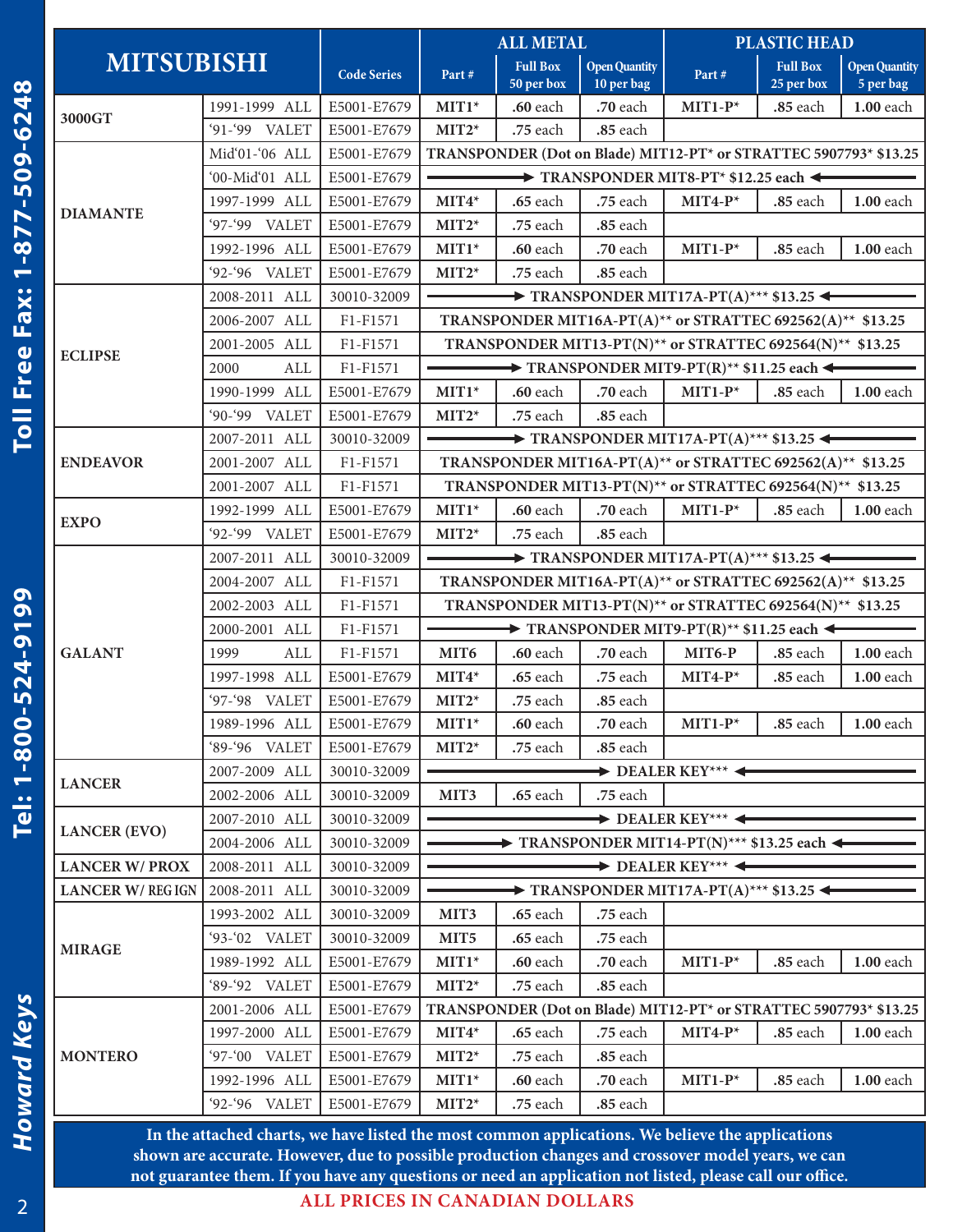

**ALL PRICES IN CANADIAN DOLLARS**

Howard Keys

Toll Free Fax: 1-877-509-6248 *Howard Keys* **Tel: 1-800-524-9199 Toll Free Fax: 1-877-509-6248**

Tel: 1-800-524-9199